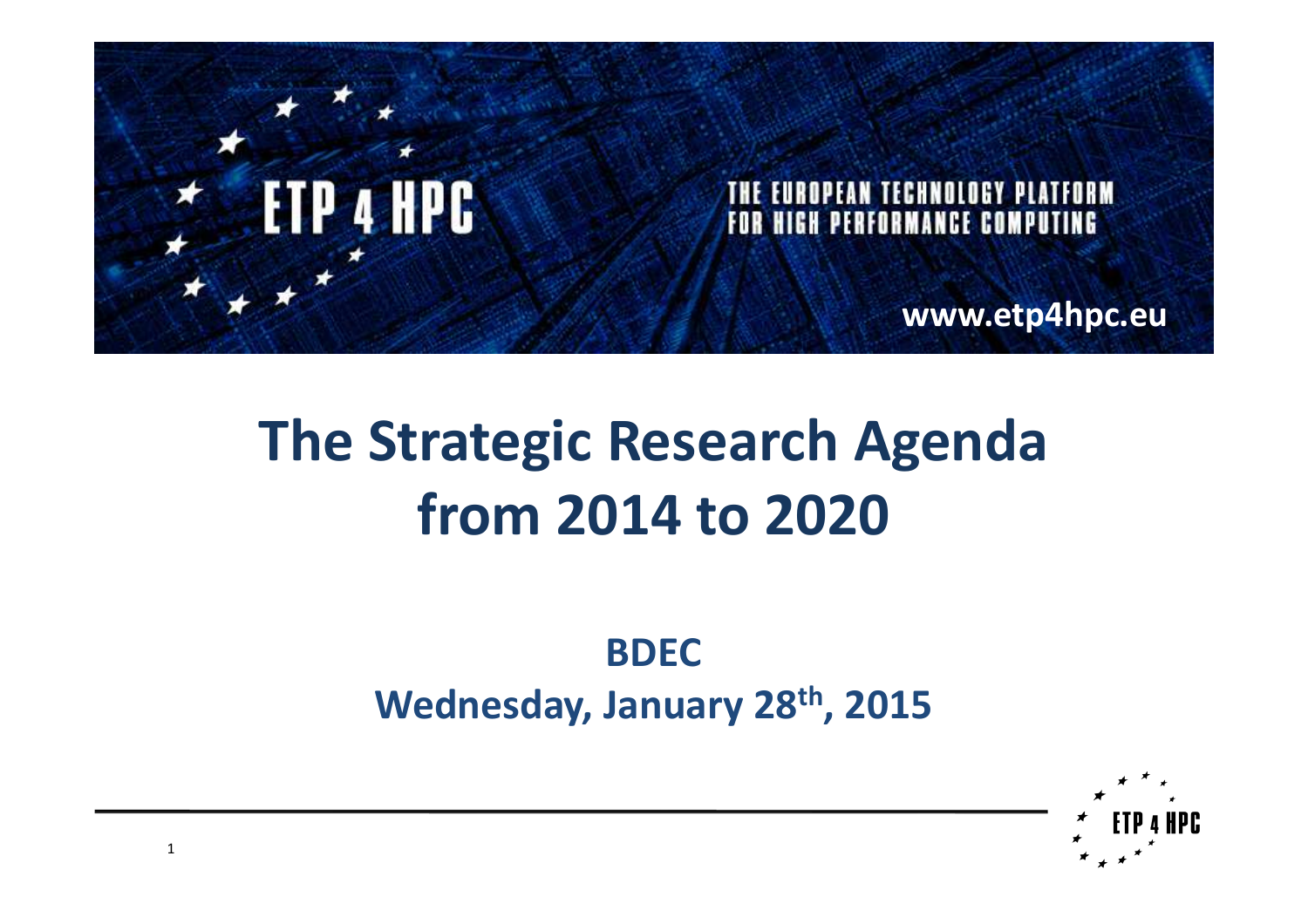# What is ETP4HPC ?

- • European Technology Platform
	- Stakeholder representation
	- Dialog with European Commission
- • ETP4HPC
	- –Initiated in 2011
	- Open organization
- • 64 organizations involved in HPC technology research based in Europe
	- 34 companies (20 SMEs) + 30 RTO
- •Managed by a Board of 15 members



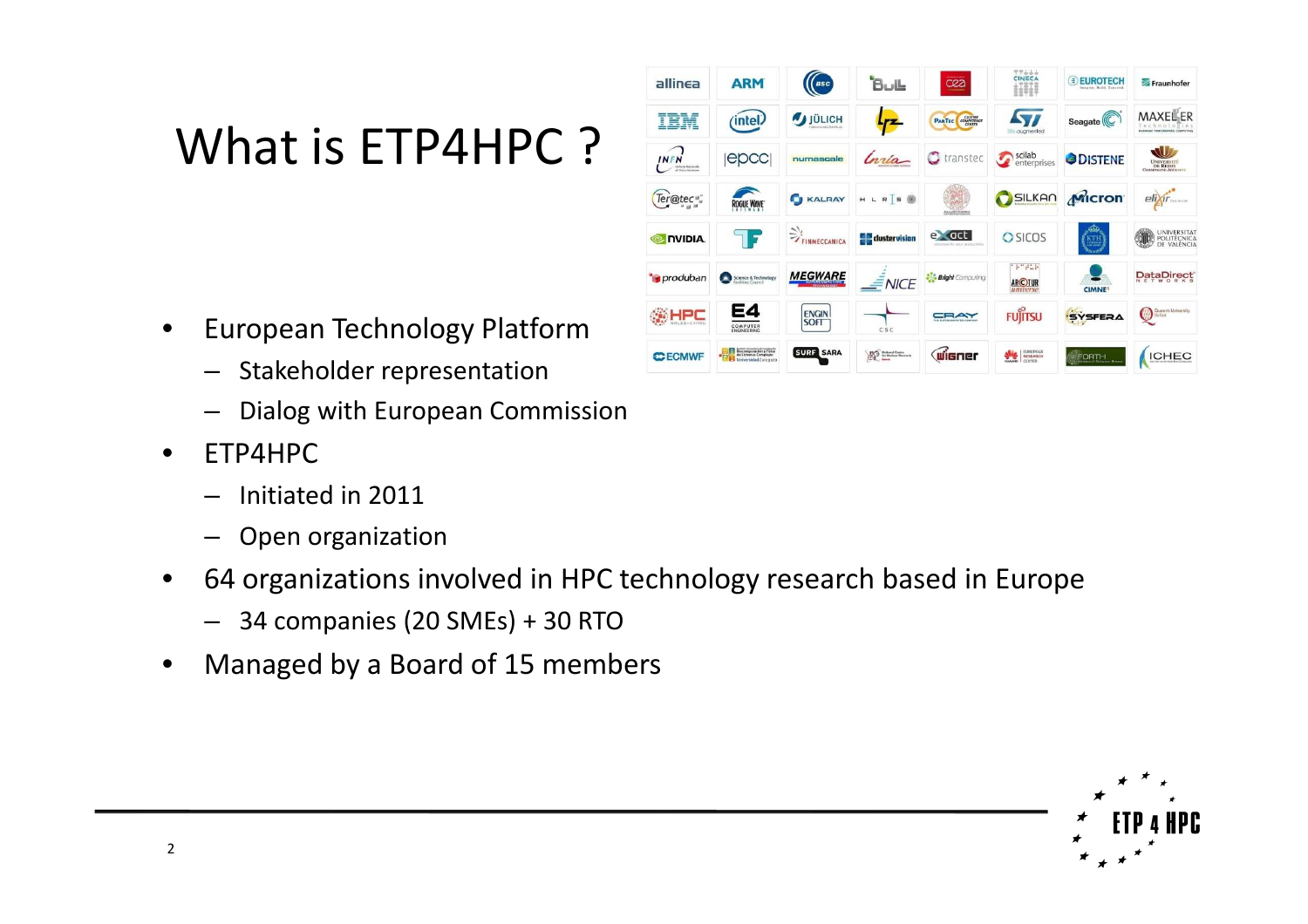### **Partnership for European leardership in HPC**



HPC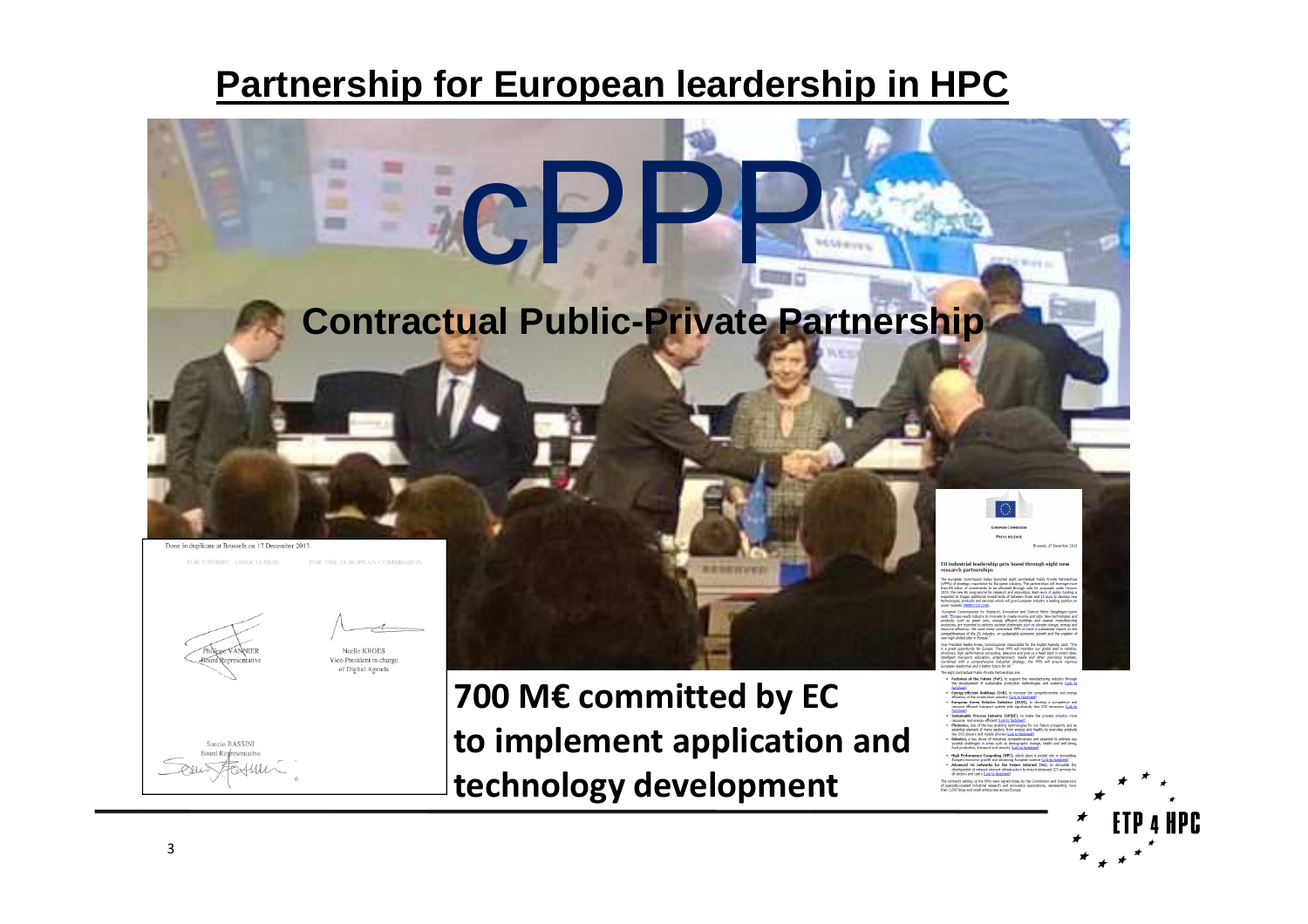# cPPP in a nutshell

- $\bullet$  Mutual commitments
	- $-$  EC : continuous support of HPC in Horizon 2020 : 700 M€
	- HPC community : R&D investment matching EC effort + industrial development
- $\bullet$  Coordination of the action
	- Advices from stakeholders to EC
	- Management of the work programmes by the EC
	- Preparation of roadmaps proposing the vision
	- Common monitoring of Key Progress Indicators

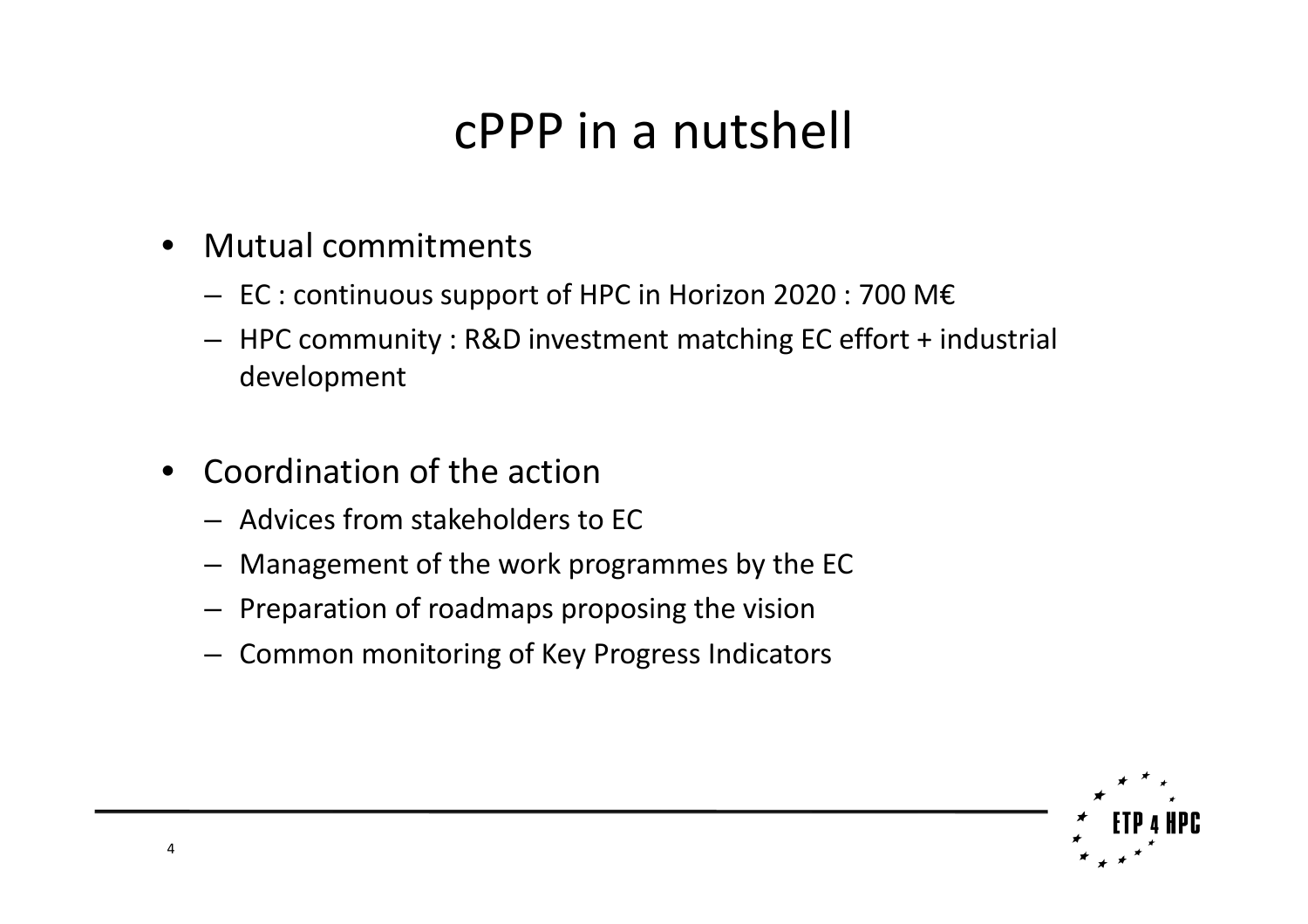## Interrelation between the three elements

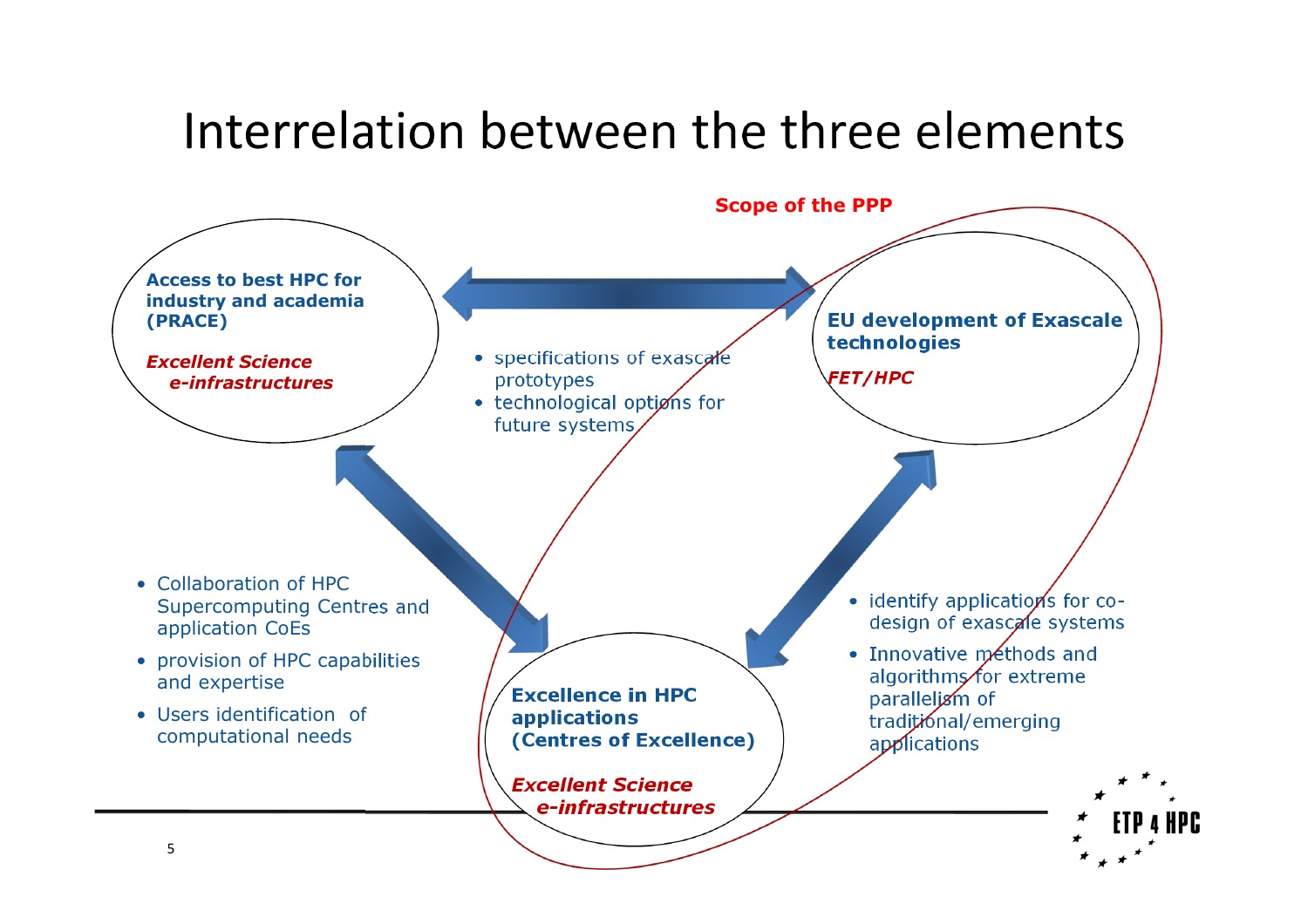#### HPC-Horizon 2020 roadmap



CSA EXDCI

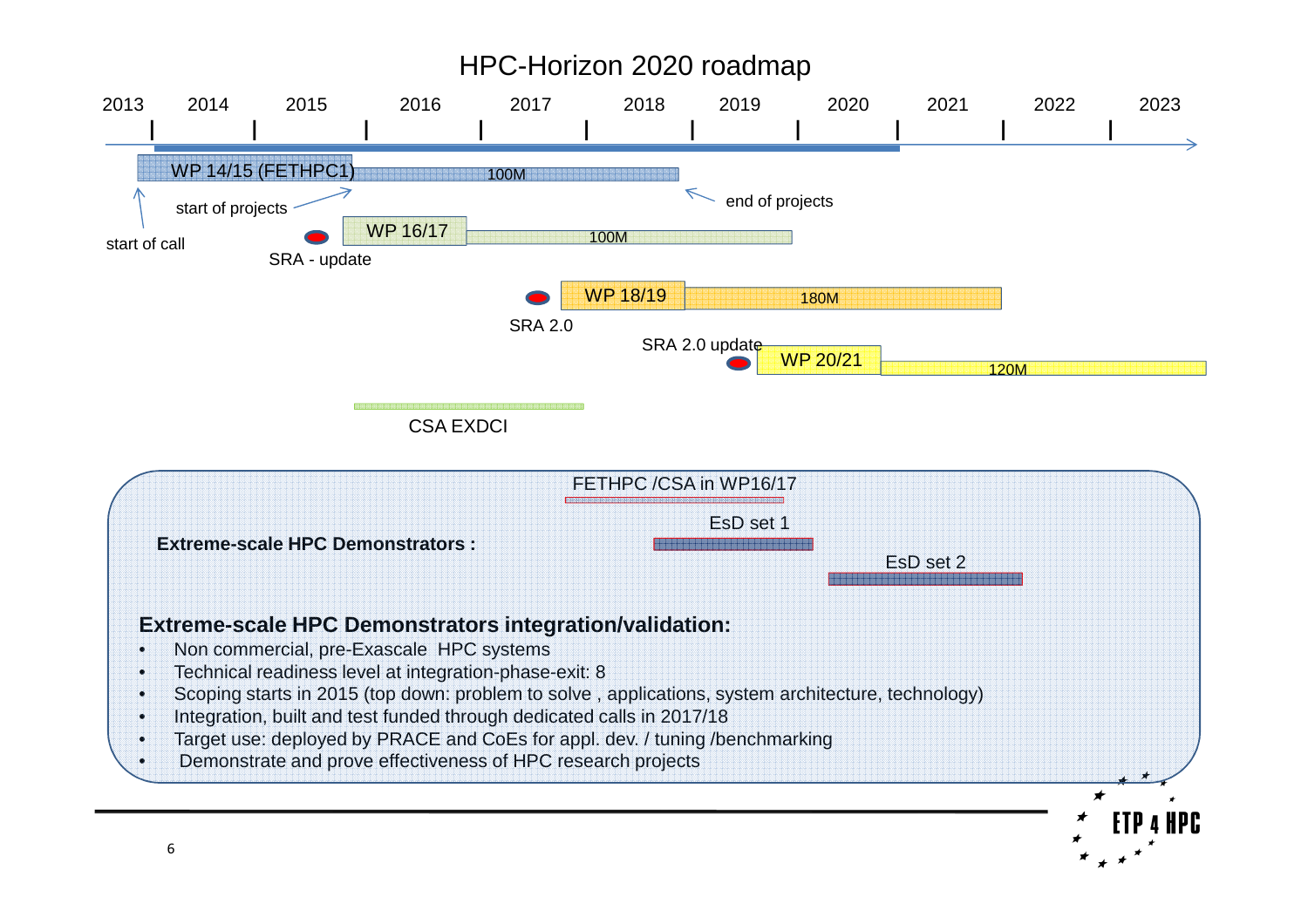### The HPC research focus areas for 2016/17

#### Research focus areas

- $\triangleright$  Co-design of HPC systems and applications
- **►** Focused research projects
	- $\blacktriangleright$  High productivity programming environments
	- $\triangleright$  System software and management
	- Exascale I/O and storage in the presence of multiple tiers of data storage
	- Supercomputing for Extreme Data and emerging HPC modes
	- $\blacktriangleright$  Mathematics and algorithms for extreme scale HPC systems and applications working with extreme data

HPC ecosystem development and international collaboration CSA

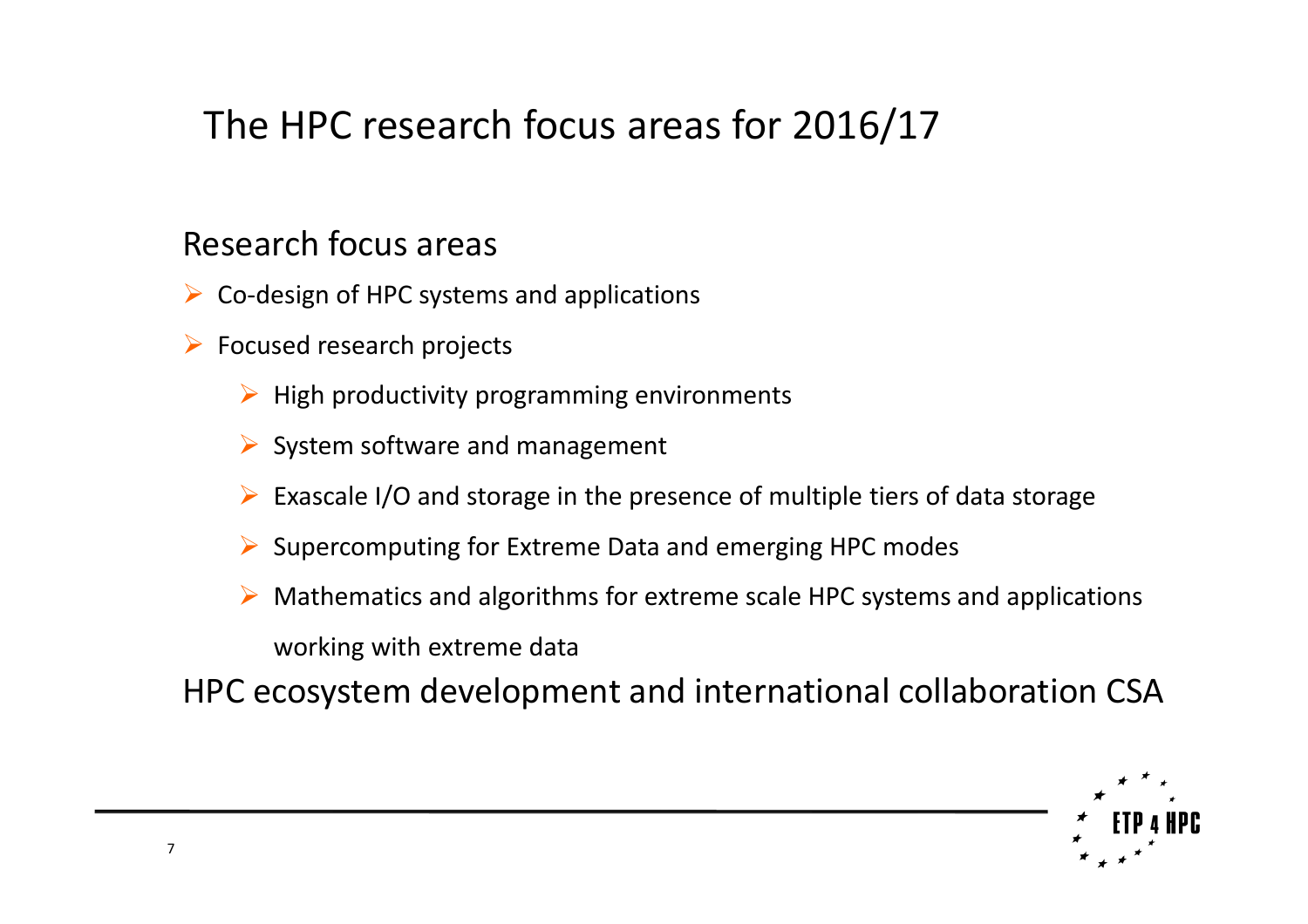#### Strategic Research Agenda: a multi-dimensional vision

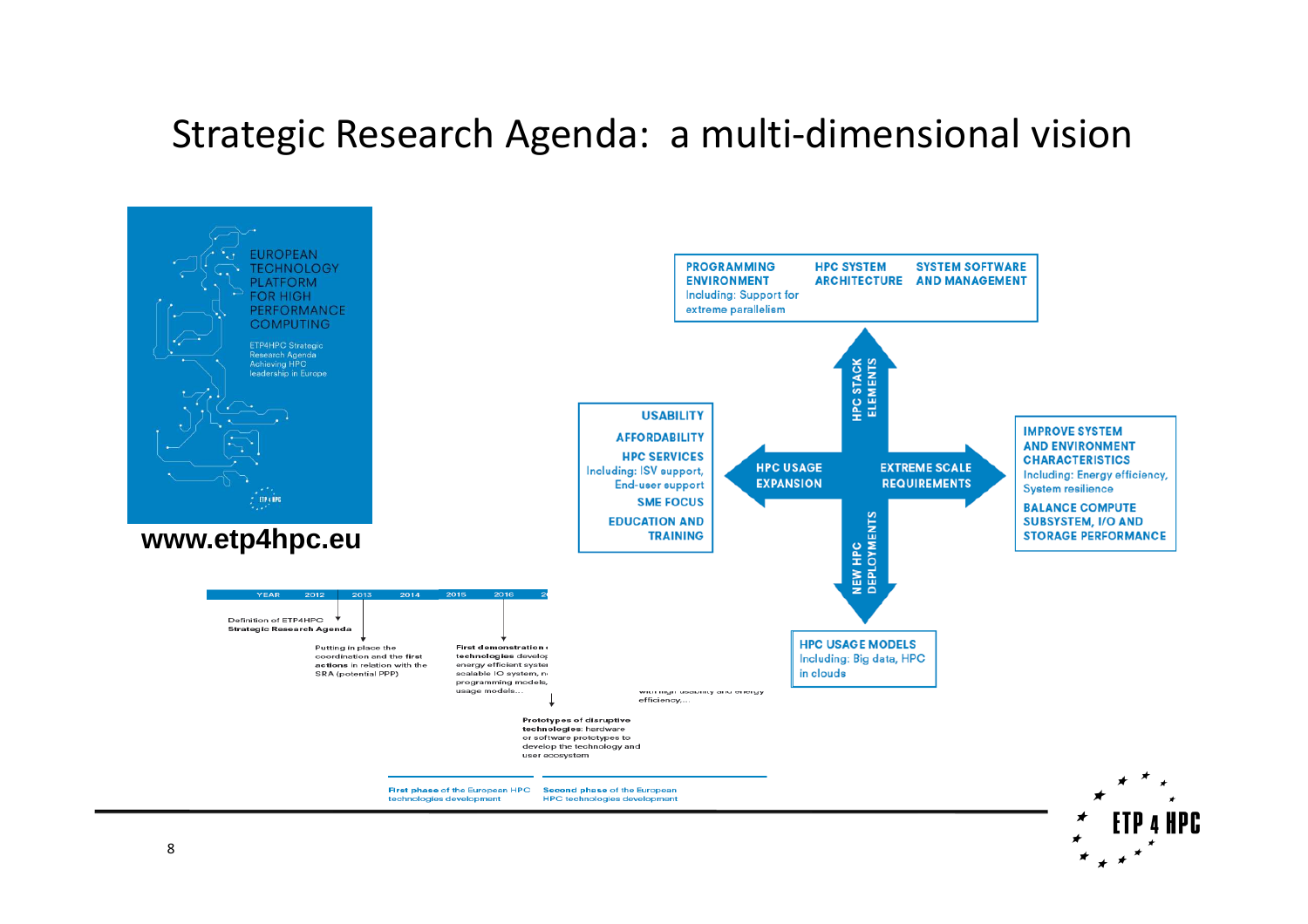#### SRA update methodology

- $\triangleright$  One of the activity of EXDCI-CSA
- SRA-2 in 10/2015 as update (addedum) to SRA-1 released in 2013
- $\triangleright$  SRA-3 in 10/2017 will be a bottom-up new release again
- $\triangleright$  Sources of input:
	- • technical experts from ETP4HPC-members, EESI, PRACE, SKA, BDV (+ expanding network)
	- •HPC users (academia and industry), ISVs
	- •information out of international collaborations
- $\triangleright$  Four research focus areas
	- •HPC system architecture and design for extreme scale
	- •High productivity programming environment and system software
	- •Exascale I/O and storage, Supercomputing for Extreme Data and emerging use modes
	- •Scoping of Extreme Scale Demonstrators
- $\triangleright$  Reviewed within HPC community before release

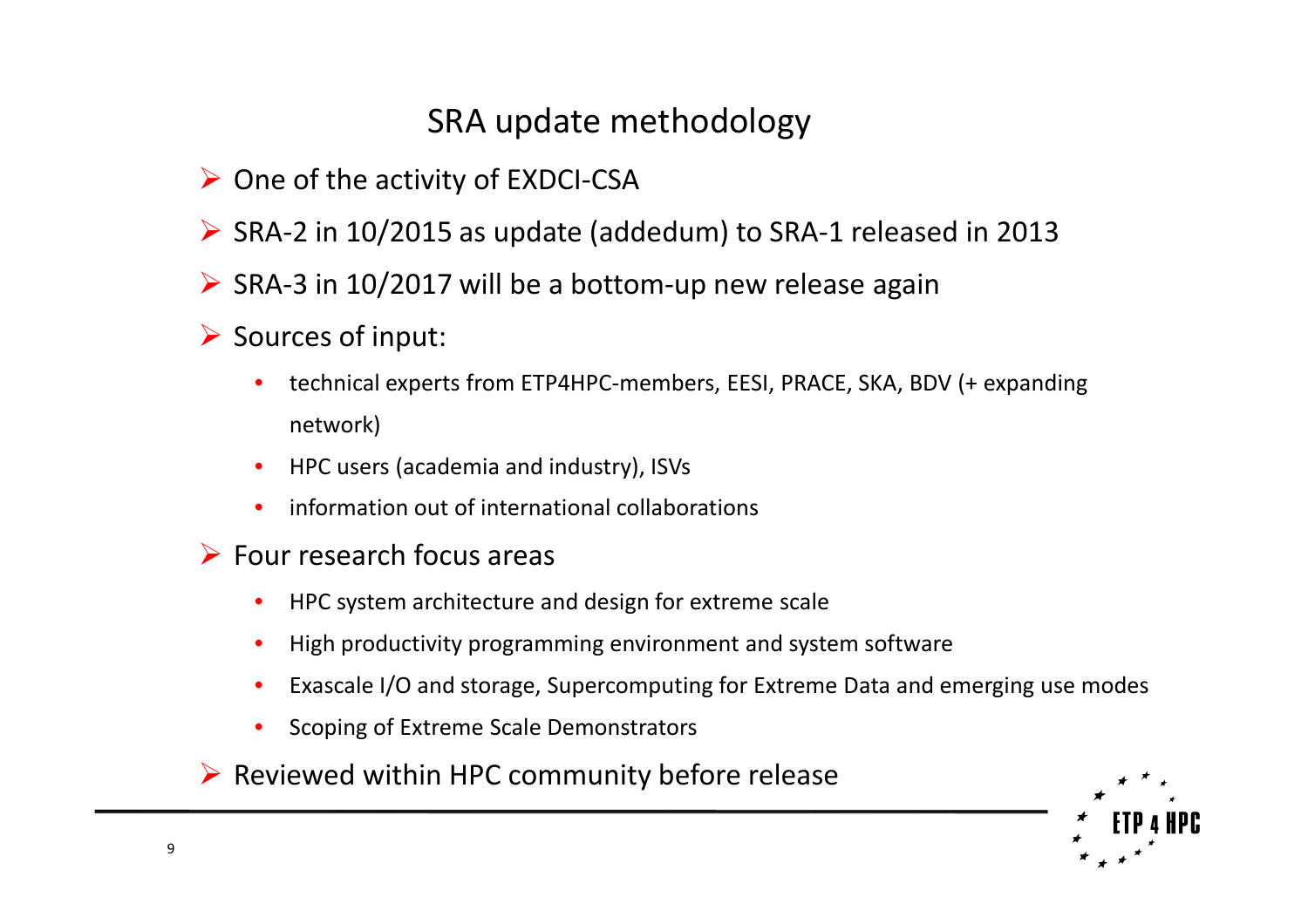# International collaboration

- $\bullet$  Develop synergies with the most active areas
	- Analyze the complementary of R&I programs
	- Identify common effort on Exascale software stack and programing models
	- Exchange experience in HPC application development
	- Share vision and determine if joint communication is needed
	- EC could establish MoU's with MEXT and DoE
- Collaborate with some of the countries developing their HPC strategies
	- Joint call on some strategic topics for the partner
	- Explore the experience developed by the CoEs
	- Potential partners : Algeria, Brazil, Mexico, Morocco, South Africa

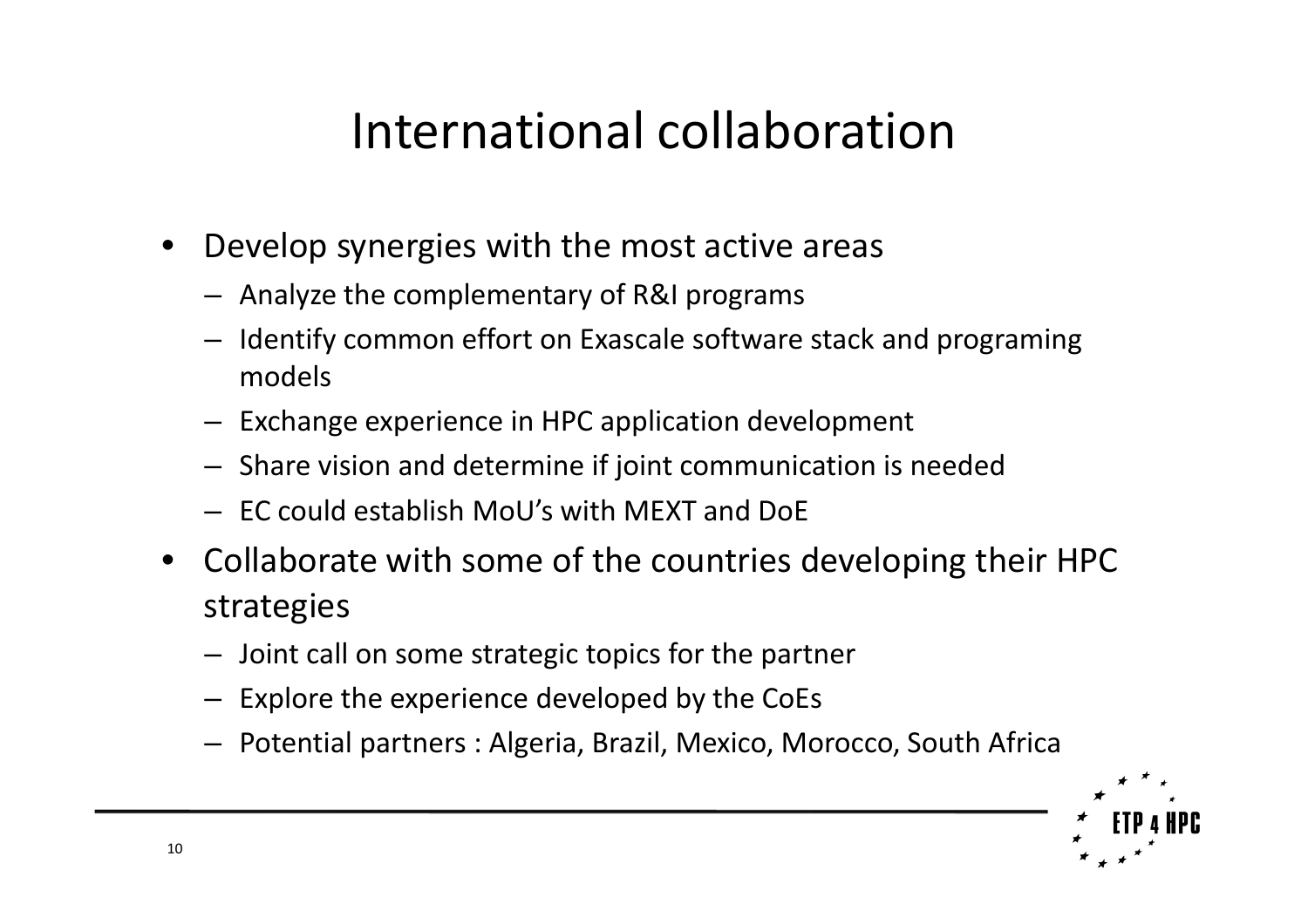

# Question ?